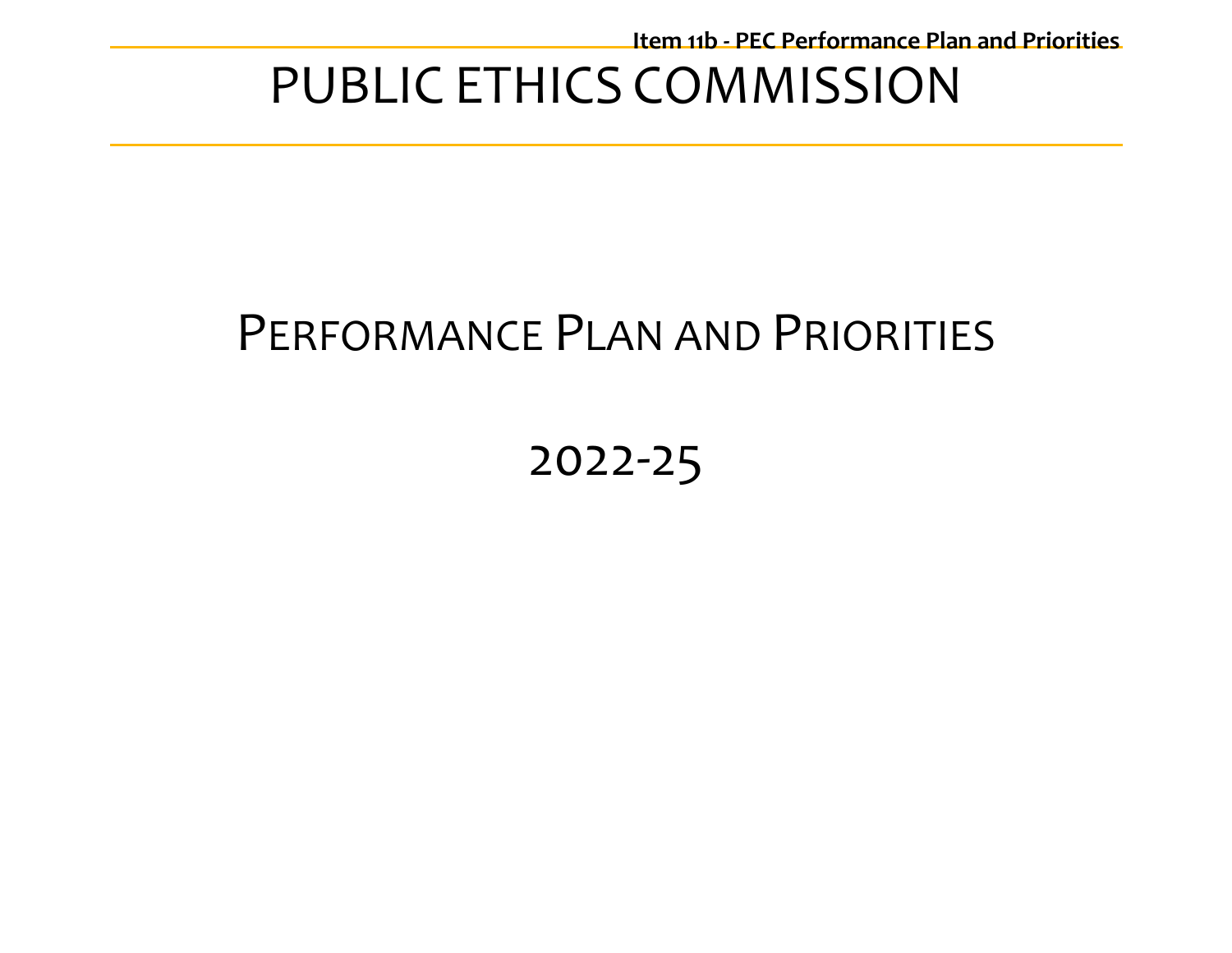# **MISSION**

The Public Ethics Commission (PEC) ensures compliance with the City of Oakland's government ethics, campaign finance, transparency, and lobbyist registration laws that aim to promote fairness, openness, honesty, and integrity in city government.

# **ACTIVITIES**

**Lead/Collaborate** – Lead by example and facilitate City policy, management, and technological changes to further the PEC's mission.

**Educate/Advise** – Provide education, advice, technical assistance, and formal legal opinions to promote awareness and understanding of the city's campaign finance, ethics, and transparency laws.

**Outreach/Engage** – Interact with Oaklanders and PEC clients to spread the word about PEC work, resources and tools, hear input on client and community needs, and identify opportunities to innovate and partner on projects.

**Disclose/Illuminate** – Facilitate accurate, effective, and accessible disclosure of government integrity data, such as campaign finance reporting, conflicts of interest/gifts reports, and lobbyist activities, all of which help the public and PEC staff monitor filings, view information, and detect inconsistencies or noncompliance.



**Detect/Deter** – Conduct investigations and audits to monitor compliance with the laws within the PEC's jurisdiction.

**Prosecute** – Obtain compliance and impose fines or penalties for violations of the laws within the PEC's jurisdiction through administrative or civil remedies.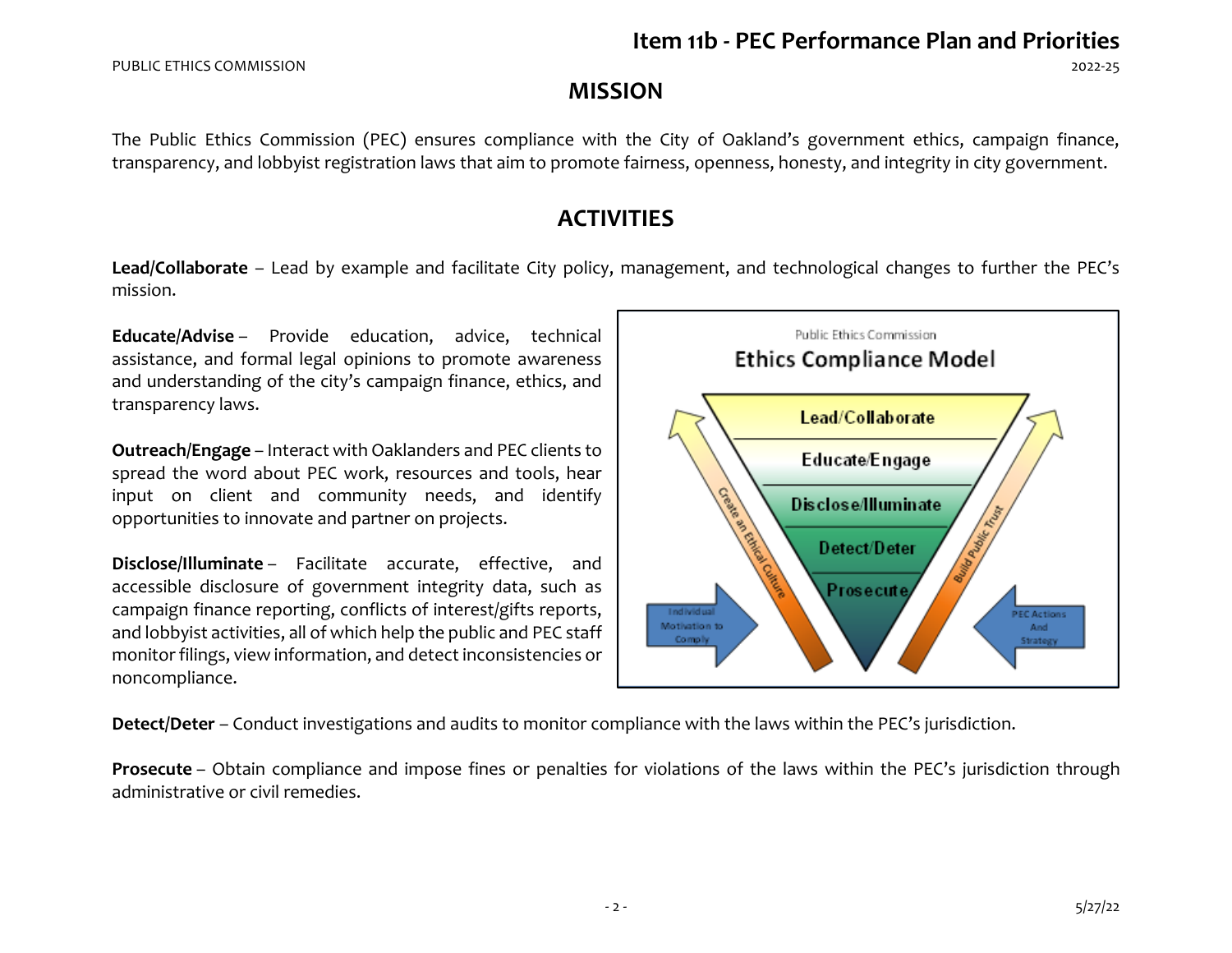#### PUBLIC ETHICS COMMISSION 2022-25

# **LEAD/COLLABORATE**

**DESIRED OUTCOME:** Effective campaign finance, ethics, and transparency policies, procedures, and systems are in place across City agencies.

**PROGRAM GOAL:** PEC facilitates changes in City policies, laws, systems, and technology, and leads by example to ensure fairness, openness, honesty, integrity, and innovation.

## **Lead/Collaborate Activities:**

- A. Identify problems or vulnerabilities within the City and take action to proactively improve or resolve.
- B. Communicate the issue and advocate for policy or operational change to incorporate best practices.
- C. Partner with other agencies or organizations to leverage opportunities to innovate and integrate improvements.

# **Indicators of Success:**

- 1. PEC proactively communicates results of reviews to identify problems, improve compliance, or innovate.
- 2. PEC actions/joint partnerships with other agencies, leaders, jurisdictions, or community lead to substantive changes in legislation, policy or operations.

| 2016                | 2017                     | 2018                 | 2019                  | 2020                    | 2021                | $2022$ (as of June 1)     |
|---------------------|--------------------------|----------------------|-----------------------|-------------------------|---------------------|---------------------------|
| PEC completes       | <b>PEC</b> issues Ticket | PEC seeks and        | Hosted FPPC mtg,      | PEC issues Race for     | PEC issues report:  | New Ticket Policy         |
| hiring of new staff | Policy Report and        | becomes Filing       | presented Ticket      | Power Report on         | Spotlight on Public | adopted by City           |
| (new staff of 6)    | recommended              | officer for Lobbyist | policy review         | CF data, inequities,    | Records Response    | Council                   |
| per Measure CC,     | policy changes           | <b>Forms</b>         |                       | suggested CF            | by City Depts       |                           |
| passed in 2014      |                          |                      | CA FPPC amended       | redesign                |                     |                           |
|                     |                          |                      | Ticket regs (ie. ban  |                         | PEC staff begins    | <b>Fair Elections Act</b> |
| PEC seeks Filing    | City Council passes      | PEC led project      | disproportionate      | City Council adopts     | development of      | ballot measure            |
| officer duty for    | PEC Lobbyist Reg         | with IT to create    | use by officials), in | PEC's Enabling          | public records      | proposed by PEC           |
| Campaign Forms      | Act amends               | Form 803 e-filing    | response to PEC       | <b>Ordinance Amends</b> | performance         | partner coalition,        |
|                     |                          | process              | staff input on        |                         | online portal       | BayPEC                    |
| PEC presents OD at  | <b>Hosted CA Ethics</b>  |                      | proposed changes      |                         |                     |                           |
| CfA, COGEL, LWV     | Commissions              |                      |                       |                         |                     |                           |

# **Results:**

- New City Ticket Policy Ordinance Implementation facilitate online database updates per the new law, train officials
- Oakland Fair Elections Act if passed on November 2022 ballot, PEC will implement Democracy Dollars Program
- Public Records Response Data Portal online access to performance data, continue to review systems issues and performance across departments; Sunshine Ordinance – policy review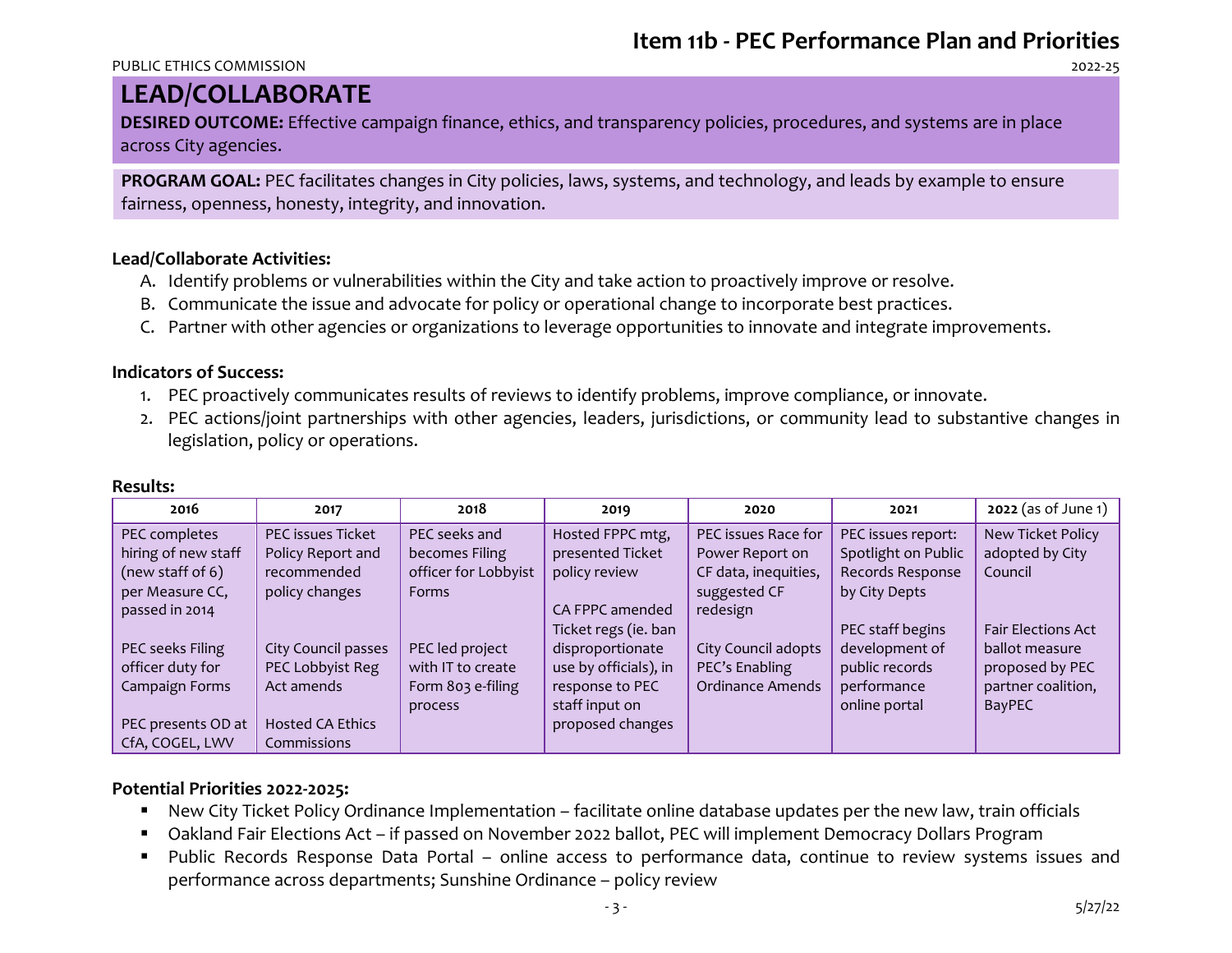#### PUBLIC ETHICS COMMISSION 2022-25

# **EDUCATE/ADVISE**

**DESIRED OUTCOME:** PEC is a trusted and frequent source for information and assistance on government ethics, campaign finance, and transparency issues fostering and sustaining ethical culture throughout City government.

**PROGRAM GOAL:** Oakland public servants, candidates for office, lobbyists, and City contractors understand and comply with city campaign finance, ethics, and transparency laws.

## **Educate/Advise Activities:**

- A. Provide trainings, assessments/surveys on campaign finance, public financing, ethics, ticket policy, lobbyist registration, and Sunshine ordinance.
- B. Conduct outreach to alert public servants to the rules and PEC education and enforcement, including announcements, newsletters, and email notifications.
- C. Provide educational materials, advice, technical assistance, and formal legal opinions.

## **Indicators of Success:**

- 1. Training availability and reach new trainings developed, number of participants receiving training, number of advice and assistance requests, tracking filer compliance
- 2. Training assessment results

| 2016                                                | 2017                           | 2018                                  | 2019                               | 2020         | 2021                        | 2022                                |
|-----------------------------------------------------|--------------------------------|---------------------------------------|------------------------------------|--------------|-----------------------------|-------------------------------------|
| 1,604 trained                                       | 1,216 trained                  | 912 trained                           | 621 trained                        | 666 trained  | 781 trained                 | trained                             |
| 99 advice requests                                  | 170 requests                   | 294 requests                          | 174 requests                       | 460 requests | 260 requests                | 136 requests                        |
| GEA intro video<br>(new employees<br>and Boards and | GEA Trg for Form<br>700 filers | Candidate trg with<br>FPPC instituted | Bd/Comm liaison<br>trg implemented |              | Open Mtgs Trg<br>created    | <b>Ticket Policy Trg</b><br>created |
| Commissions)                                        |                                | Sup Academy<br>ethics module          |                                    |              | <b>First Diversion Trgs</b> | Form 700 filer<br>tracking          |

# **Results:**

- Ethics onboarding/exit process improvements project with HR to ensure employees are trained, file Form 700 upon hire
- 2022 Election Candidate education, Public Financing program training and implementation
- Trainings Ticket Policy Ordinance, Public Records, Lobbyist, GEA/LRA for Consultants doing business with City
- 2024 Election Candidate education, Public Financing program training and implementation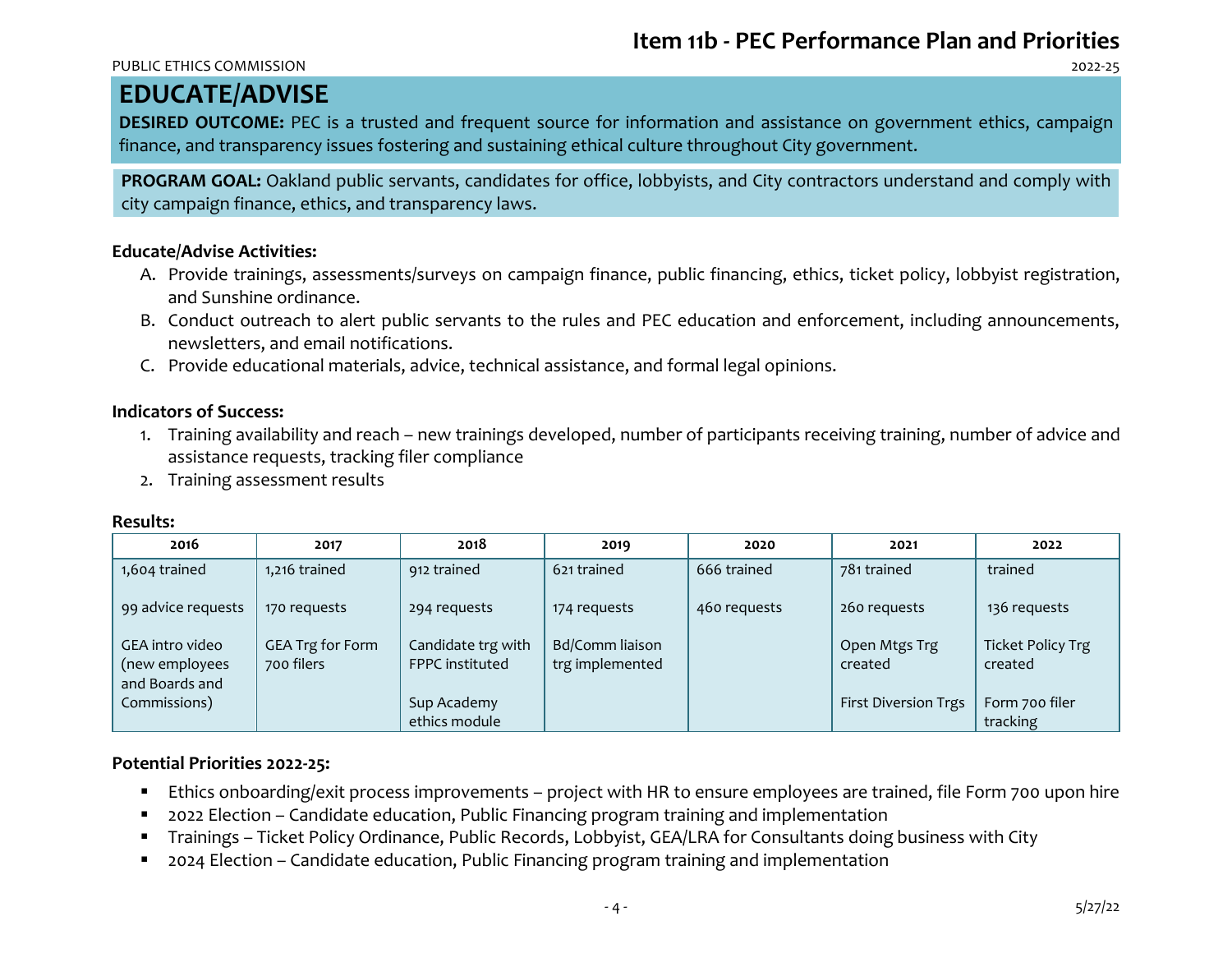#### PUBLIC ETHICS COMMISSION 2022-25

# **OUTREACH/ENGAGE**

**DESIRED OUTCOME:** Citizens and regulated community know about the PEC and know that the PEC is responsive to their complaints/questions about government ethics, campaign finance, or transparency concerns.

**PROGRAM GOAL:** The PEC actively engages with clients and citizens demonstrating a collaborative transparency approach that fosters two-way interaction between citizens and government to enhance mutual knowledge, understanding, and trust.

# **Outreach/Engage Activities:**

- A. Interact with PEC clients and citizens to listen, share PEC mission and activities, and seek opportunities for collaboration.
- B. Conduct outreach regarding PEC policies, resources and tools for compliance and public access.
- C. Mediate public records requests by members of the public.
- D. Administer public financing for candidates running for District City Council member.

# **Indicators of Success:**

- 1. PEC Commissioner or staff participation in outreach and speaking events
- 2. Engagement with PEC content on website and via social media
- 3. Mediations received and completed.
- 4. Public financing participants and total funds distributed.

## **Results:**

| 2016                                 | 2017              | 2018                                 | 2019                                                     | 2020 <sup>1</sup>                   | 2021               | 2022              |
|--------------------------------------|-------------------|--------------------------------------|----------------------------------------------------------|-------------------------------------|--------------------|-------------------|
| 11 Roadshows                         | 7 Roadshows       | 7 public events                      | 6 public events                                          | 2 events                            | o events           | <b>TBD</b>        |
| 5,069 web users                      | 5,232 web users   | 8,159 web users <sup>2</sup>         | website analytics                                        | website analytics                   | website analytics  |                   |
| 13,827 page views                    | 16,858 page views | 85,003 page views                    | unknown                                                  | unknown                             | unknown            |                   |
| 740 engagements                      | 1,293 engagements | 2,441 engagements                    | 2,441 engagements                                        | 1,000 engagemnts                    | 800 engagements    |                   |
| 108 new followers                    | 193 new followers | 293 new followers                    | 293 new followers                                        | 118 new followers                   | 205 new followers  |                   |
| 3 Mediation req's                    | 4 Mediation req's | 14 Mediation req's                   | 19 Mediation req's                                       | 20 Mediation req's                  | 19 Mediation req's | 3 Mediation req's |
| 2 Completed                          | 2 Completed       | 5 Completed                          | 23 Completed                                             | 6 Completed                         | 14 Completed       | 9 Completed       |
| 4 LPF candidates<br>$$113,140$ total |                   | 10 LPF candidates<br>\$176,489 total | Series Premier<br>"Inside City Hall"<br>starring the PEC | 7 LPF candidates<br>\$137,485 total |                    | <b>TBD</b>        |

- Commissioner Outreach, PEC overview/Commissioner Recruitment video
- PEC Website continue to build out data portals, PEC performance dashboard

<sup>1</sup> COVID 19 pandemic impacted in-person gatherings in 2020-21.

<sup>&</sup>lt;sup>2</sup> Figures are for legacy sit[e www.oaklandnet.com](http://www.oaklandnet.com/) an[d www.oaklandca.gov.](http://www.oaklandca.gov/) Note: Changes to the City website have impacted the Commission's ability to easily track PEC website performance.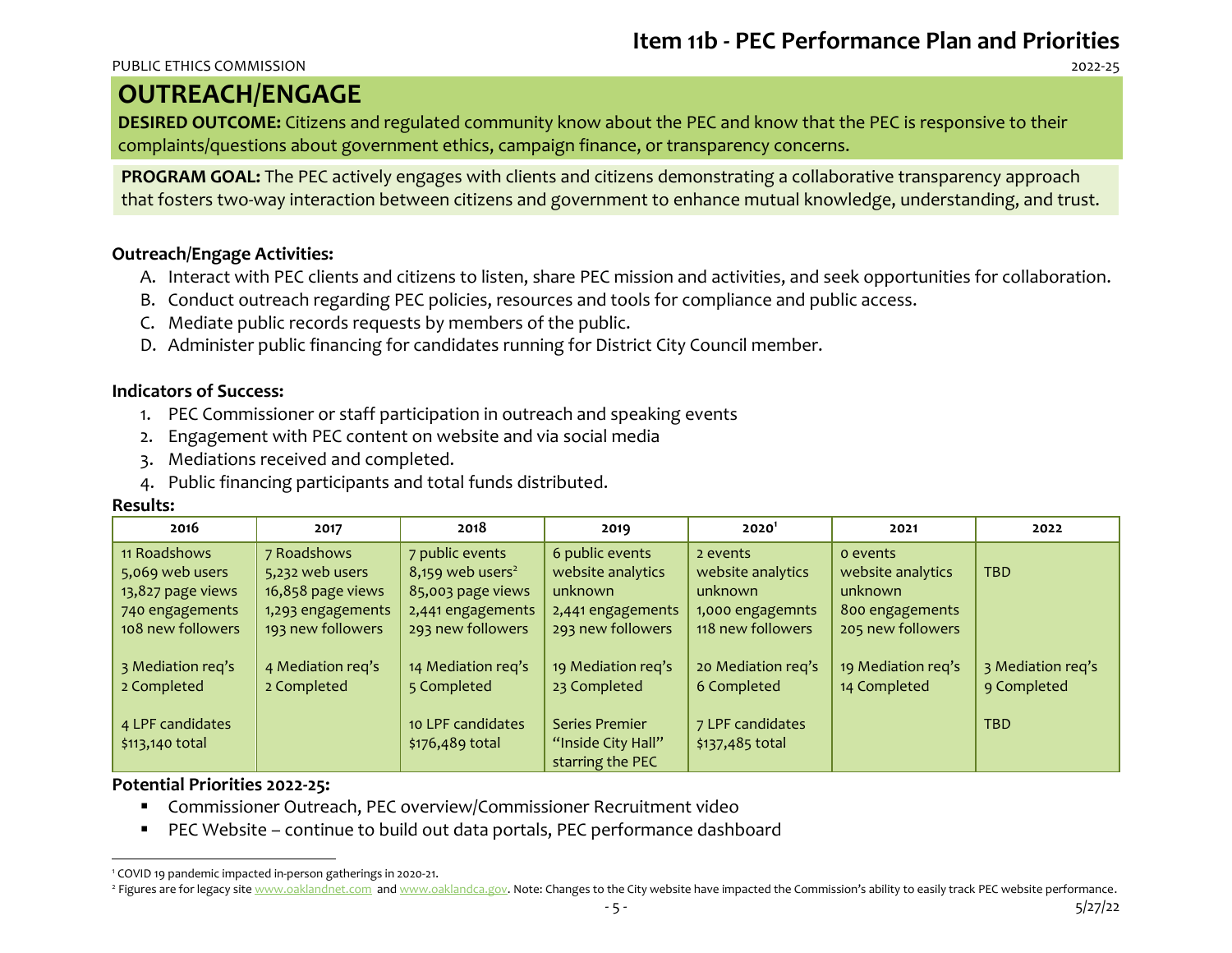#### PUBLIC ETHICS COMMISSION 2022-25

# **DISCLOSE/ILLUMINATE**

**DESIRED OUTCOME:** Government ethics, campaign finance, and transparency data is easily submitted and accessed in an accurate, complete, user-friendly, and understandable format.

**PROGRAM GOAL:** PEC website, filing and disclosure tools are user-friendly, accurate, up-to-date, and commonly used to submit and view government integrity data.

# **Disclose/Illuminate Program Activities:**

- A. Collect, review, and maintain government ethics, campaign finance, and transparency data, including serving as "Filing Officer" under CA FPPC rules.
- B. Facilitate development of e-filing systems, web applications, digital tools, and data visualizations and analysis to enhance filing and public access and better illuminate information.
- C. Provide compliance outreach and technical assistance to filers and users of disclosure data.

# **Indicators of Success:**

- 1. Disclosure data collected, updated, and published online in machine-readable, downloadable formats.
- 2. Proactive compliance activities, filings reviewed, late fees assessed, compliance achieved without enforcement action.
- 3. Filing/disclosure tools created or improved.

## **Results:**

| 2016               | 2017                   | 2018                 | 2019               | 2020            | 2021              | 2022            |
|--------------------|------------------------|----------------------|--------------------|-----------------|-------------------|-----------------|
| 20 datasets        | 20 datasets            | 20 datasets          | 20 datasets        | 20 datasets     | 28 datasets       | 29 datasets     |
| Open Disclosure    | Lobbyist filings       | <b>CF Compliance</b> | Campaign filing    | Show Me the     | 10 interactive    | 5 late filers   |
| 2016               | published online       | Program initiated    | streamlined        | Money, Lobbyist | visualizations    | assessed        |
|                    |                        |                      |                    | apps launched   |                   | \$500 late fees |
| Filing officer for | 9 late filers assessed | 12 late filers       | 5 late filers      | 7 late filers   | 18 late filers    |                 |
| campaign statemts  | \$4,415 late fees      | assessed             | assessed           | assessed        | assessed          |                 |
| in Jan 2017        |                        | \$2,330 late fees    | $$1,151$ late fees | \$700 late fees | \$2,260 late fees |                 |

- Ticket Policy Ordinance facilitate database upgrade with IT to implement new ordinance requirements
- Fair Elections Act System Implementation (if ballot measure passes, this will be the main focus in 2022-24)
- Lobbyist E-filing continue to fine-tune new online system, require fees for lobbyists
- Advice database make Q&A public
- Acquire Form 700 Filing Officer duty from City Clerk
- Contractor database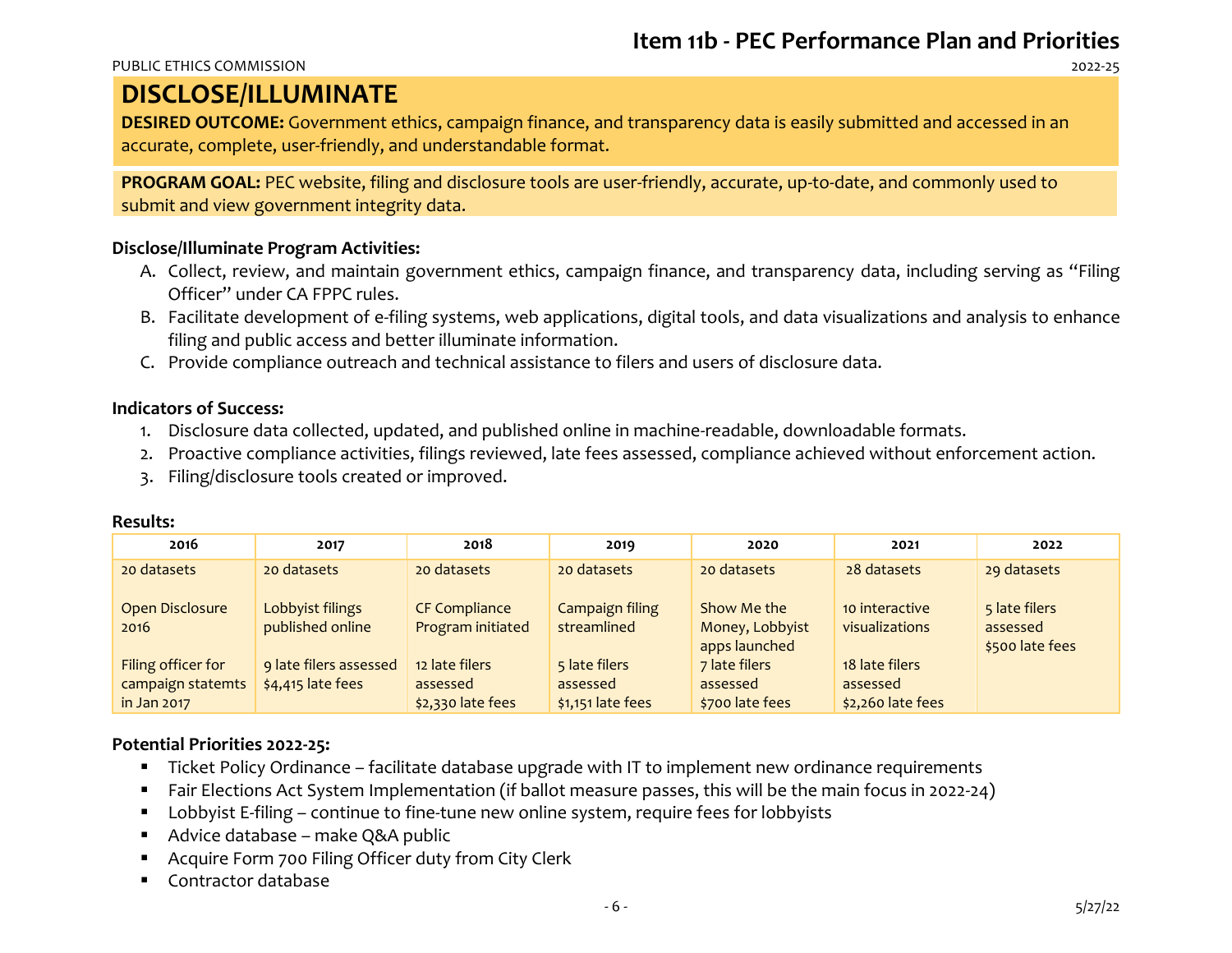PUBLIC ETHICS COMMISSION 2022-25

# **DETECT/DETER**

**DESIRED OUTCOME:** Public servants, candidates, lobbyists, and city contractors are motivated to comply with the laws within the PEC jurisdiction.

**PROGRAM GOAL:** PEC staff proactively detects potential violations and efficiently investigates complaints of non-compliance with laws within the PEC jurisdiction.

# **Detect/Deter Program Activities:**

- A. Conduct complaint and PEC-initiated investigations. Gather information, conduct interviews, and prepare investigative reports.
- B. Consult/collaborate with other government and law enforcement agencies.
- C. Review reports and articles, observe meetings and activities to assess compliance and initiate cases.
- D. Proactive, routine review of government ethics, campaign finance, and transparency activities including audits/screening.

# **Indicators of Success:**

- 1. Investigations completed.
- 2. Investigations initiated by PEC staff.
- 3. Complexity of investigations completed.

## **Results:**

| 2016             | 2017             | 2018                | 2019            | 2020            | 2021            | 2022            |
|------------------|------------------|---------------------|-----------------|-----------------|-----------------|-----------------|
| 16 proactive inv | 6 proactive inv  | 20 proactive inv    | 8 proactive inv | 4 proactive inv | 1 proactive inv | 5 proactive inv |
| 9 inv completed  | 11 inv completed | 9 completed         | 9 completed     | 3 completed     | 10 completed    |                 |
|                  |                  | Election 2018       |                 |                 |                 |                 |
|                  |                  | Compliance audit -  |                 |                 |                 |                 |
|                  |                  | contribution limits |                 |                 |                 |                 |

- Election 2022 Collaborate with PEC filing officer to detect and address low-level, inadvertent violations pre-election
- New Enforcement Assistant training on investigation-related tasks
- New complaint database work with IT to create new system for intake, tracking, and publishing complaint information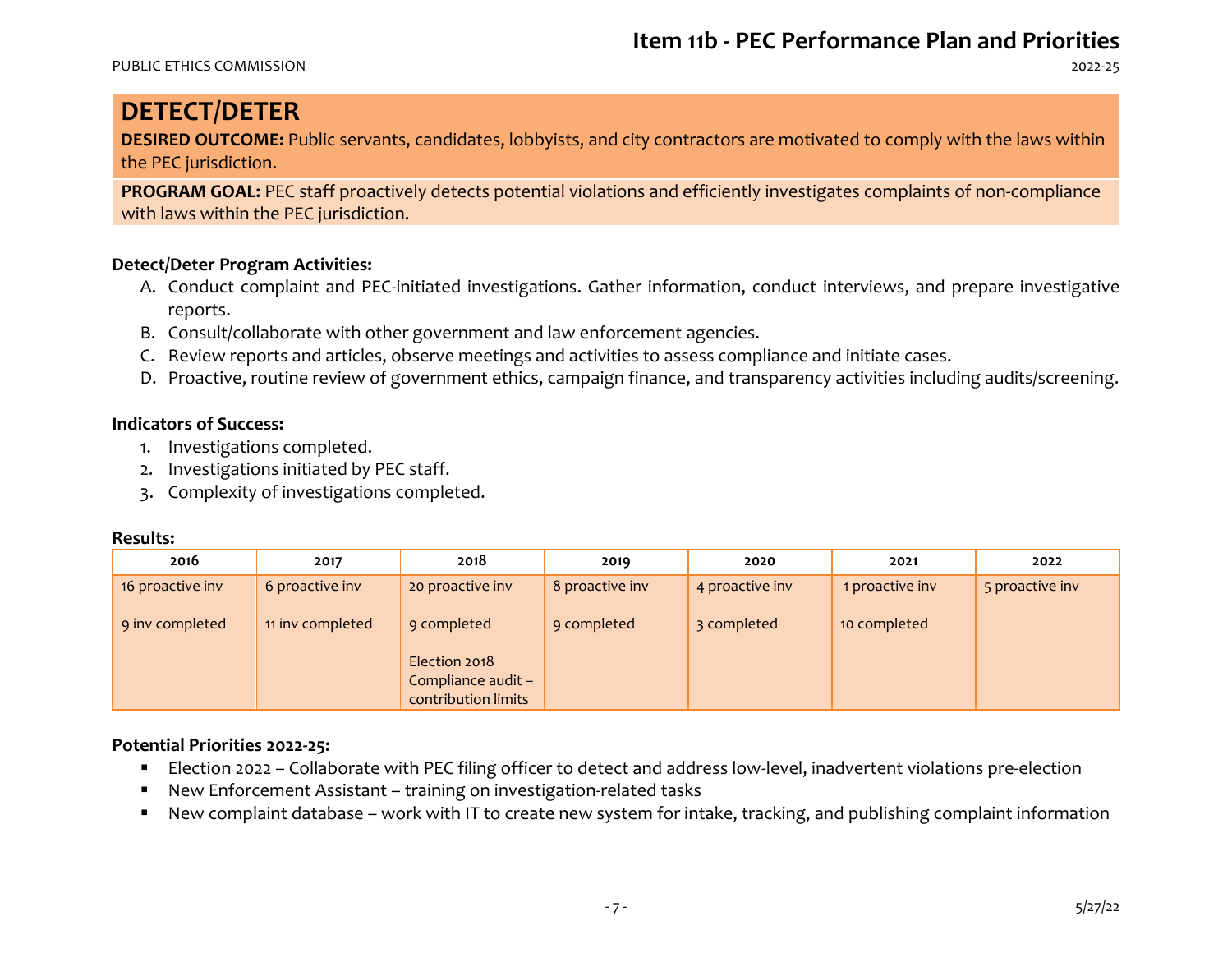# **ENFORCE/PROSECUTE**

**DESIRED OUTCOME:** Obtain compliance with government ethics, campaign finance and transparency laws, and provide timely, fair and consistent enforcement that is proportional to the seriousness of the violation.

**PROGRAM GOAL:** Enforcement is swift, fair, consistent, and effective.

# **Enforce/Prosecute Program Activities:**

- A. Review facts, conduct legal analysis, prepare and develop recommendations.
- B. Contact respondents, obtain compliance and negotiate case settlements.
- C. Present case resolution recommendations, including settlement agreements, and obtain Commission approval.

## **Indicators of Success:**

- 1. Cases closed, categorized by resolution outcome.
- 2. Proactive cases closed.
- 3. Total fines assessed.
- 4. Compliance obtained before/without referral to enforcement (PEC staff notifies filer of error, facilitates correction).

| 2016                              | 2017                             | 2018                 | 2019                              | 2020               | 2021               | 2022 (as of June 1) |
|-----------------------------------|----------------------------------|----------------------|-----------------------------------|--------------------|--------------------|---------------------|
| 29 cases resolved:                | 22 cases resolved:               | 34 cases resolved:   | 36 cases resolved:                | 39 cases resolved: | 14 cases resolved: | 6 cases resolved:   |
| Dismissed<br>20                   | <b>Dismissed</b><br>11           | Dismissed            | Dismissed<br>21                   | Dismissed<br>36    | Dismissed<br>9     | Dismissed           |
| No action<br>$\overline{2}$       | No action<br>$\overline{4}$      | No action            | No action<br>$\overline{4}$       | Fine               | <b>Diversion</b>   | <b>Fine</b>         |
| Advisory letter<br>$\overline{2}$ | Warning letter<br>$\overline{4}$ | Advisory letter      | Advisory letter<br>$\overline{a}$ |                    | Fine               |                     |
| Warning letter<br><sup>2</sup>    | Streamline fine 2                | Warning letter<br>11 | Warning letter<br>2               |                    |                    |                     |
| <b>Fine</b>                       | Set hearing/fine 1               | Forfeiture<br>4      | Fine                              |                    |                    |                     |
|                                   |                                  | Fine                 |                                   |                    |                    |                     |
| \$19,500 in fines                 | $$1,331$ in fines                | $$2,550$ in fines    | \$14,100 in fines                 | \$23,000 in fines  | \$365,600 in fines | \$2,600 in fines    |
| 5 proactive closed                | 4 proactive closed               | 12 proactive closed  | 11 proactive closed               | 3 proactive closed | 7 proactive closed | 1 proactive closed  |

## **Results:**

- Administrative Hearings conduct hearings by full PEC for straightforward cases
- Focus enforcement on egregious cases, assess penalties commensurate with each violation